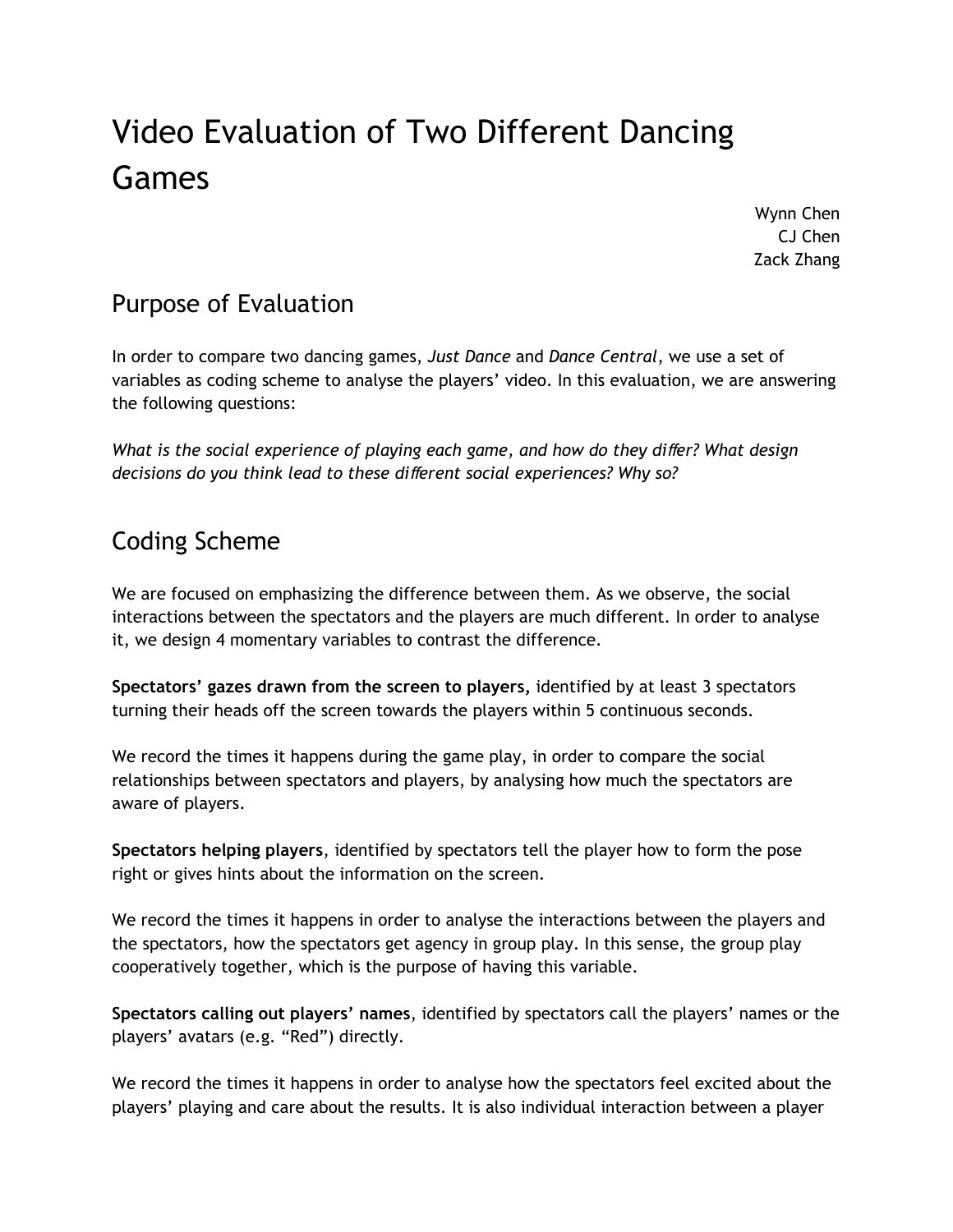and a spectator in group play, which is a characteristic of social experience.

**Laughter or excitement together**, identified by spectators and players laugh or talk loudly on a game event's happening.

We record the times it happens in order to analyse how the group enjoy games together, how the game make design decisions for group play, and specifically for spectating.

### Results

#### **Spectators' gazes drawn from the screen to players**

We use the overall times of at least three spectators turn their sights from the screen to the players as our indicator towards this variable. And the data are listed as follow:

| Just Dance    | ົາາ<br>∠∠ |
|---------------|-----------|
| Dance Central | 10        |

The data have shown that in Just Dance, spectators turn their sights much often than they do in Dance Central.

When we look at the design differences between these two games, one of the possible reasons leads to this phenomenon is that in Dance Central, players' behavior are much more directly projected onto the screen. For example in the Snap Mode, whether a player successfully copy the motion can be tell quickly from whether the motion picture jump to the next one. By having many of these instant player behavior projection and feedback, spectators of Dance Central need not to turn their heads frequently between the screen and the players to check the synchronization between the player's motion and the ideal motion, which is exactly the essence of dancing games.

#### **Spectators helping players**

We use the overall times of spectators helping the players by making significant verbal or motional signals as the indicator towards this variable. And the data are listed as follow:

| <b>Just Dance</b> | ـ |
|-------------------|---|
| Dance Central     |   |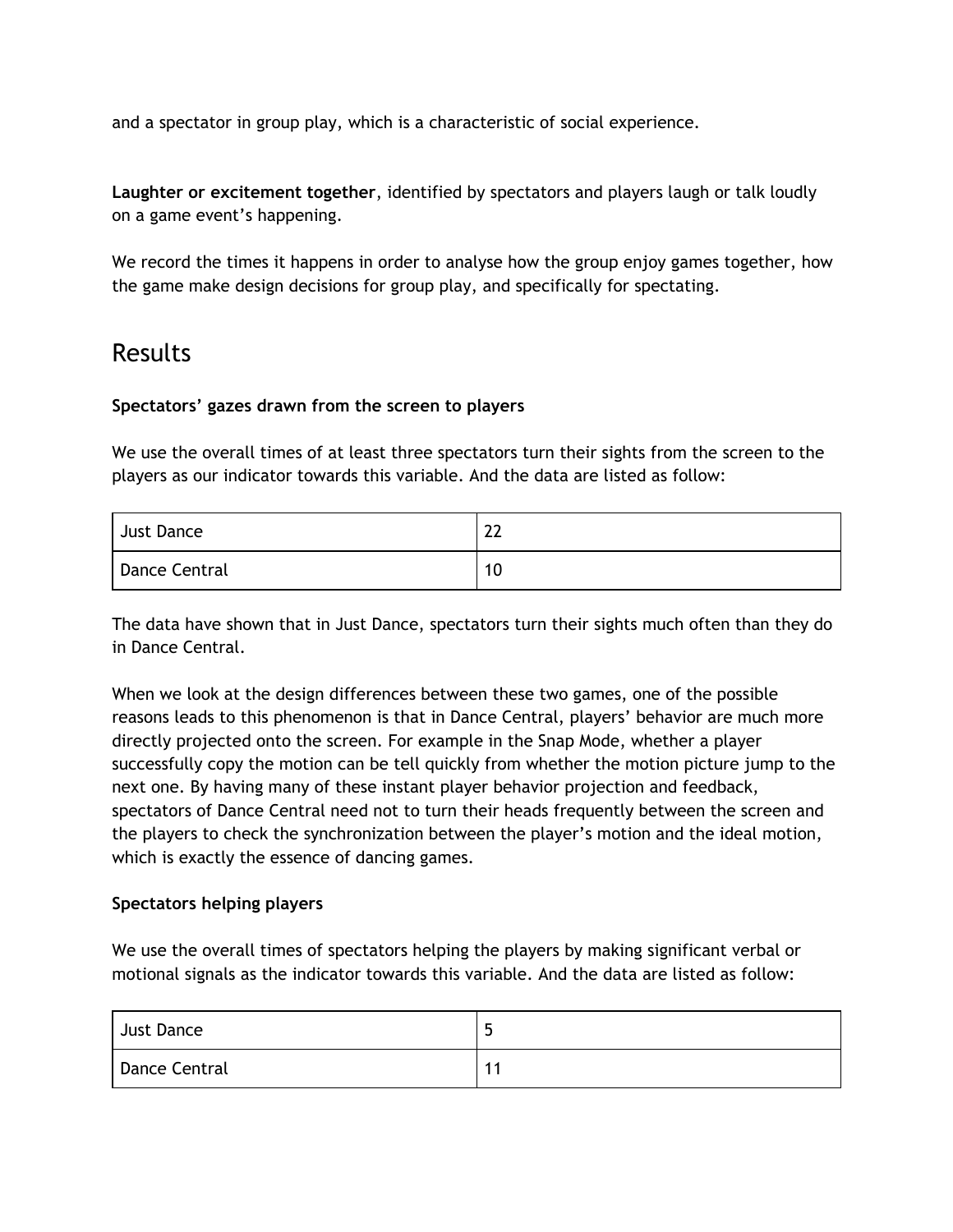The data have shown that in Dance Central, spectators help the players much more than they do in Just Dance.

There are two main reasons we consider as the leading factors towards this result. One of them is Dance Central is a game with pausing points, time points that the game process pauses a little bit to provide a room for the players to correct their inputs. On the other hand, Just Dance follows a totally different path while there is no pausing points at all: there is no room for the players to correct their inputs after they realize they had made a wrong one. In that case, the help from the spectators is meaningless in most of the cases. There are also some interesting designs in which the players must read the information of the screen quickly. The spectators can get involved by reading the screen and telling players. For example, the spectators tell the players the current movement's name in one mode.

The second reason is that Dance Central, from theme to winning condition to some of the game mechanics, is a game encouraging competition. Also some of the spectators are players as long as it's a team based game, so all of those create a strong competitive atmosphere between teams hence players and spectators have a strong motivation of helping the playing player. The opposite example is exactly Just Dance, while spectators in that game are never part of the players, and there is no team based mechanic to group the people.

#### **Spectators calling out players' names**

We use the overall times of spectators calling out one of the players' name as the indicator towards this variable. And the data are listed as follow:

| Just Dance    | 10 |
|---------------|----|
| Dance Central | 19 |

The data have shown that in Dance Central, spectators call out players' name much more often than they do in Just Dance.

In our thoughts, the biggest reason that creates this gap is that Dance Central relatively generates more feedback information to tell the spectators the performance of an individual player, or to say, how good or how bad s/he plays. Compared with Just Dance which only has a simple interface demonstrating the performance and focus more on visual effects, Dance Central provides all kinds of feedbacks not only on UI but also on game mechanics to show the current situation of both players. That creates a clear and instant image of each player for the spectators so they can easily tell the differences between players, and that provides the basis of changing their focus from the whole group to an individual.

Another important reason is that Dance Central, from the designing perspective, has the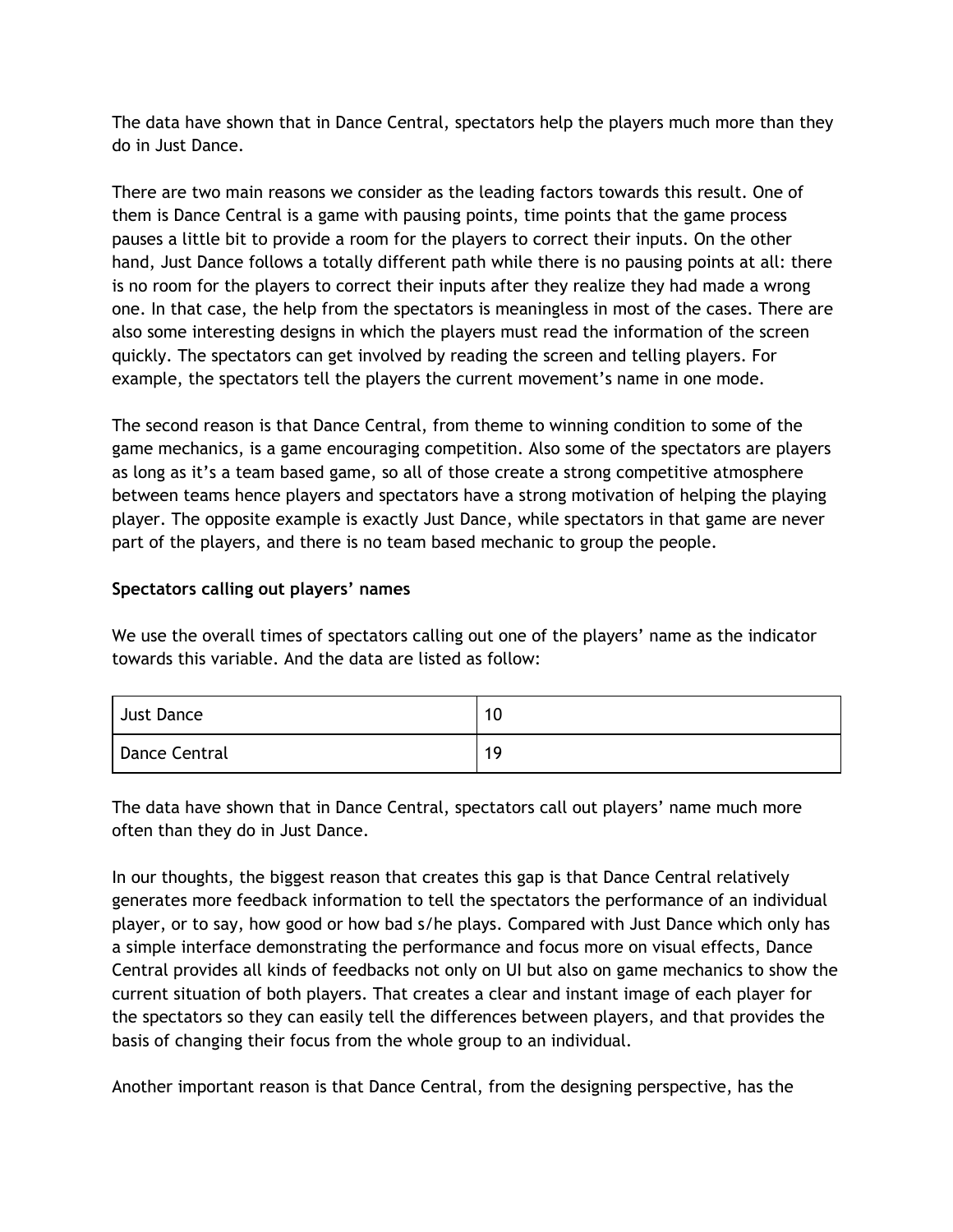capacity to represent player style, while Just Dance can hardly do so. In Just Dance, all what players can do is simply follow the character's moves on the screen and there is no space for personal creativity. Yet in Dance Central, there are several game modes which take personal creativity as their fundamental basis. When there is creativity in the game, there is style, and when there is style, there is difference. Like it was mentioned in the last paragraph, difference between players will lead to the spectators' motivation of changing the focus from the whole group to an individual. So that's the second reason why Dance Central has much more calling names than Just Dance has.

#### **Laughter or excitement together**

We use the overall times of spectators' making laugh and excitement - basically the high decibel moments - as the indicator towards this variable. And the data are listed follow:

| Just Dance    | - 12<br>IJ |
|---------------|------------|
| Dance Central | ົ່າ.<br>ر  |

The data have shown that spectators make high decibel moments in Dance Central much more than they do in Just Dance.

The main reason that make it happens is the interaction between players. Just Dance is a very regular score attacking dancing game while all the players are following the character on the screen and try to perfectly copy its motion, and there is very few interaction between players in Just Dance. During the playtest, only one song has a big scale of players interaction and the others are just simply mimicking. When it comes to Dance Central, we can see a dancing game designed mainly base on player interaction. There is the competitive mode, which creates conflict between two player; There is the team mode, which increases the number of people being involved into the competitive conflict so that a larger scale of interaction comes into play; And there are all kinds of mechanics in each single game mode to keep the interaction level on a high level. The consistent and high level interaction is the reason why so many emotional peaks are generated by spectators and players.

# **Conclusion**

According to the results we get, the social experience among spectators and players in *Dance Central* is richer than that in *Just Dance*. As discussed above, the games are designed differently though they are both dancing games, and thus the dynamics of games are different.

*Just Dance* has nice graphics, and it is quite engaging when the player plays it individually. However, it is not a great game to watch compared with *Dance Central*. The players' figures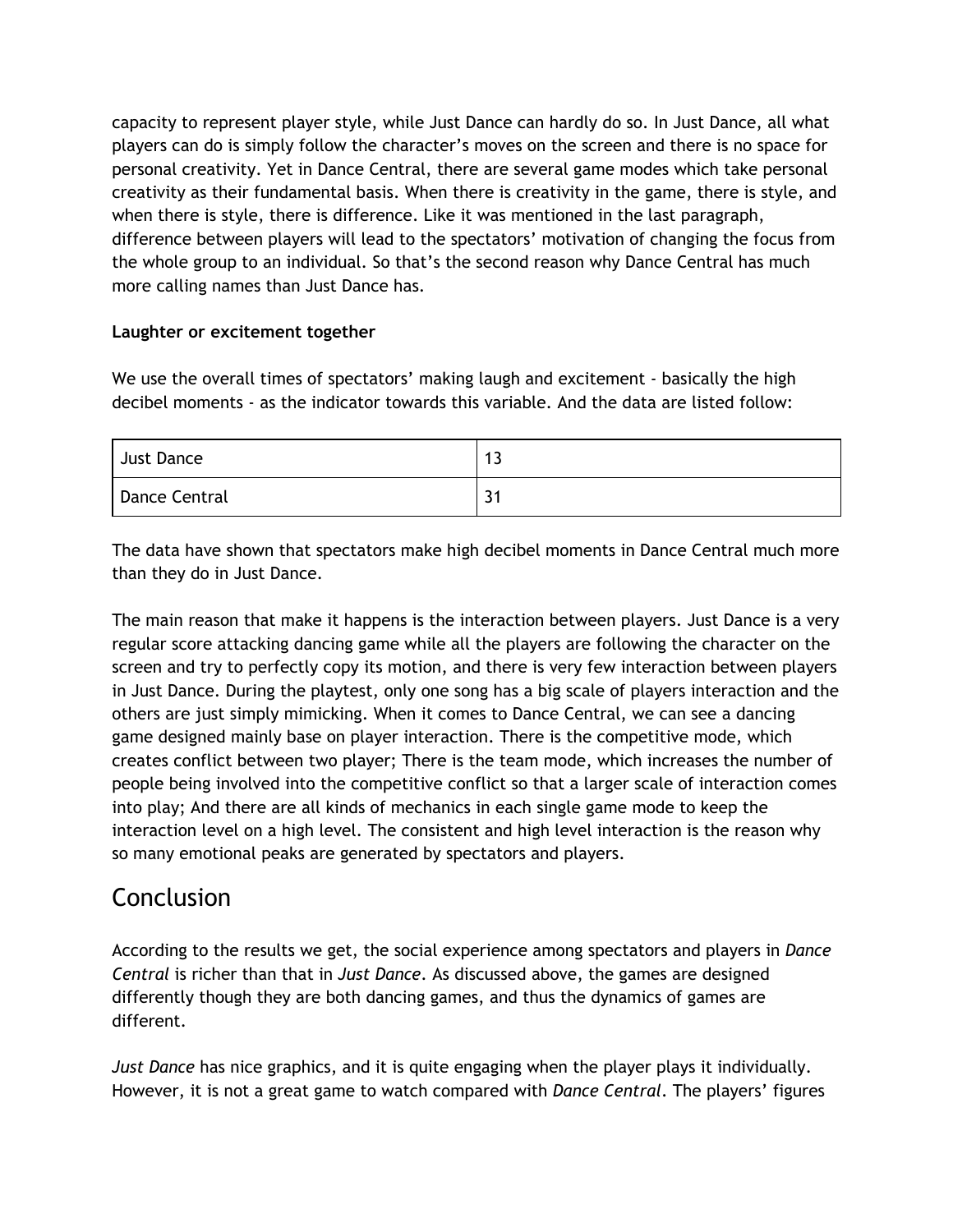are shown clearly in *Dance Central* while in *Just Dance* they are not. As a result, the experience of spectators are different. In *Just Dance*, the spectators have to turn head between the screen and the players, and obviously they tend to watch the beautiful screen more while in *Dance Central*, the spectators are always watching the players' performance. For the latter, it builds a good relationship between spectators and players.

A big difference is that *Dance Central* is a way more competitive game, in which spectators are concerning more about the results. The most impressive point of the design tendency is that *Dance Central* emphasizes player style so much, which makes the spectators pay attention to players or one player's performance. For example, in one mode the player can choose whatever move he/she wants to challenge the other. In *Dance Central*, there are many instances that a spectator calls a player's name, which also depends on how interesting the player's performance is. There are lots of emotional peaks made by players accidental or intentional performance.

*Dance Central* also make team competitions to get more players involved at the same time. Although some players are not playing and watching as a spectator, they are still into the game, which makes the interactions between players and spectators happen more easily.

In *Dance Central*, there are also many pausing points, in which the spectators can have time to help the players. In this way, the spectator could get agency in game play, and the whole group could play and enjoy the game together.

It can be seen that *Dance Central* makes design decisions specifically for group playing and watching. As a result, the social interactions in *Dance Central* are much richer than *Just Dance*.

# Appendix. Variable Time Records

|                                                                   | <b>Just Dance</b>                                                                                                                                                                                          | Dance Central                                                                                                   |
|-------------------------------------------------------------------|------------------------------------------------------------------------------------------------------------------------------------------------------------------------------------------------------------|-----------------------------------------------------------------------------------------------------------------|
| At least three spectators<br>watch players in a period of<br>time | 10:37:33, 10:37:40,<br>10:37:49, 10:38:00,<br>10:42:05, 10:43:43,<br>10:44:19, 10:45:04,<br>10:46:42, 10:46:54,<br>10:47:00, 10:47:10<br>10:47:44, 10:47:50,<br>10:48:44, 10:49:27,<br>10:50:05, 10:50:22, | 11:02:02, 11:04:58,<br>11:13:22, 11:13:58,<br>11:14:12, 11:15:11,<br>11:17:58, 11:20:49,<br>11:23:20, 11:24:34, |